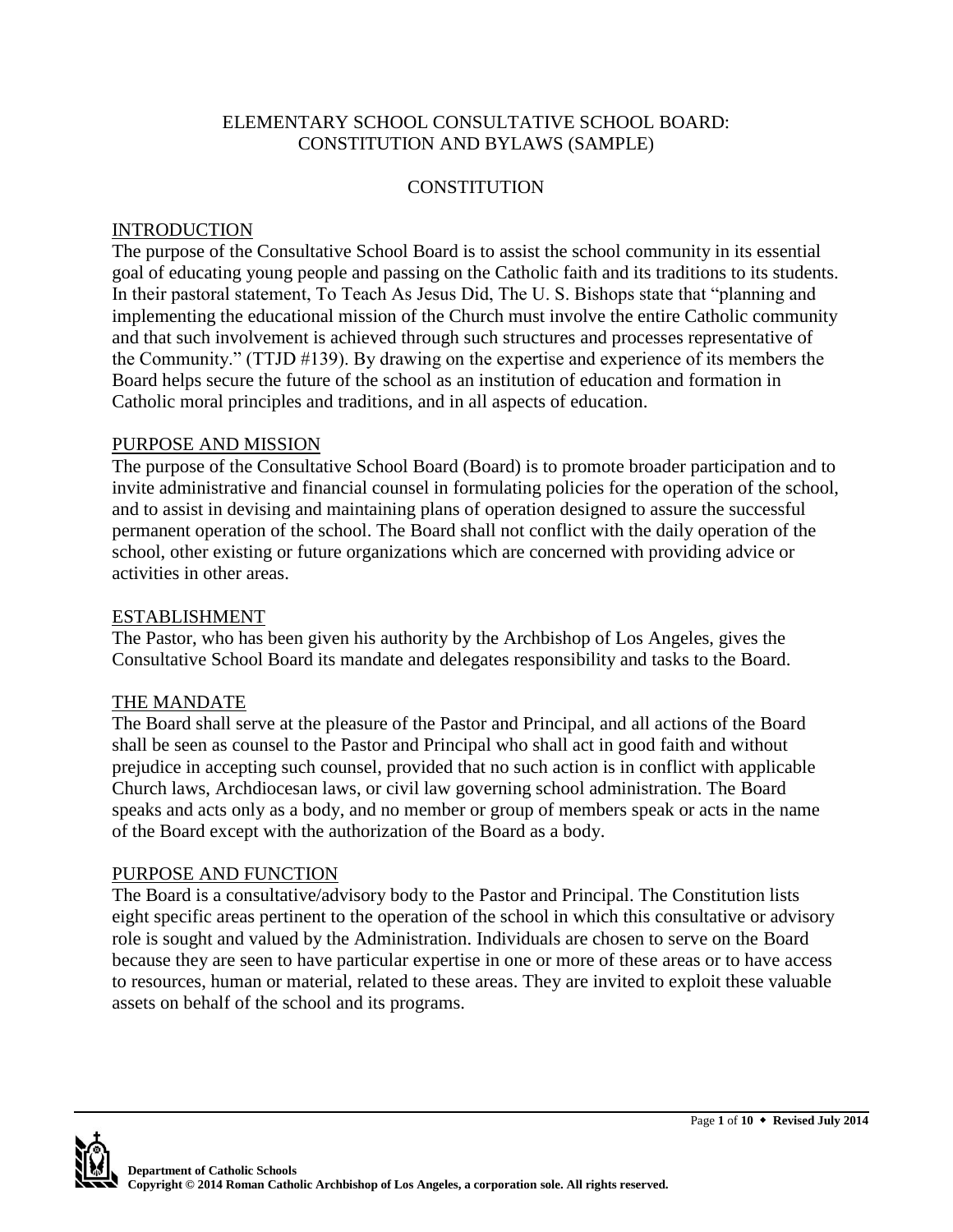## THE RIGHTS OF THE PASTOR

As Chief Executive Officer of the school, the Pastor in consultation with the Principal enjoys the right to accept, reject or modify all proposals generated by the Board.

# ESTABLISHING POLICY

While the Board is called on to provide input in developing school policies, the actual formulation of all policies and the regulations through which those policies are implemented remains exclusively within the jurisdiction of the Pastor, in consultation with the Principal.

# RELATIVE ROLES

# THE PASTOR

The Pastor serves as the Chief Executive Officer of the school and bears the overall responsibility for the school's operation and policies, concentrating primarily on its mission and Catholicity, finances, development and care of the physical facilities, fund-raising efforts, and promotional and public information. He fosters an atmosphere in which a community of faith can grow and maintains positive relations with pastors, parents, other schools, and the civic community. He delegates the ordinary operation of the school's instructional programs to the Principal. He reports directly to a Regional Supervisor in the Department of Catholic Schools for all school-related issues that are within the policies of the Archdiocesan Handbook.

# THE PRINCIPAL

The Principal shares the administrative responsibilities assigned by the Pastor focusing on implementing the Catholic mission in the academic program, student learning process, support of the teaching staff, co-curricular activities, discipline, and personnel practices. His responsibilities are to work cooperatively with the Pastor in fulfilling his role in management of the daily operations of the school.

# THE CONSULTATIVE SCHOOL BOARD MEMBERS

# THE EXECUTIVE COMMITTEE

After the appointment of the three Board officers, these three shall serve on the Executive Committee with the Pastor and Principal. This committee which, during the intervals between meetings of the Board, shall transact such business of the Board as shall come before the Executive Committee (such as agenda for meetings and other considerations deemed appropriate for the Board). The Chair of the Board shall be the Chair of the Executive Committee. The Executive Committee shall meet as often as needed, but at least between the regular Board meetings.

# TASKS OF THE BOARD

The Board concerns itself with such areas as:

- 1. Strategic Planning Committee
- 2. Mission (Faith Development Committee)

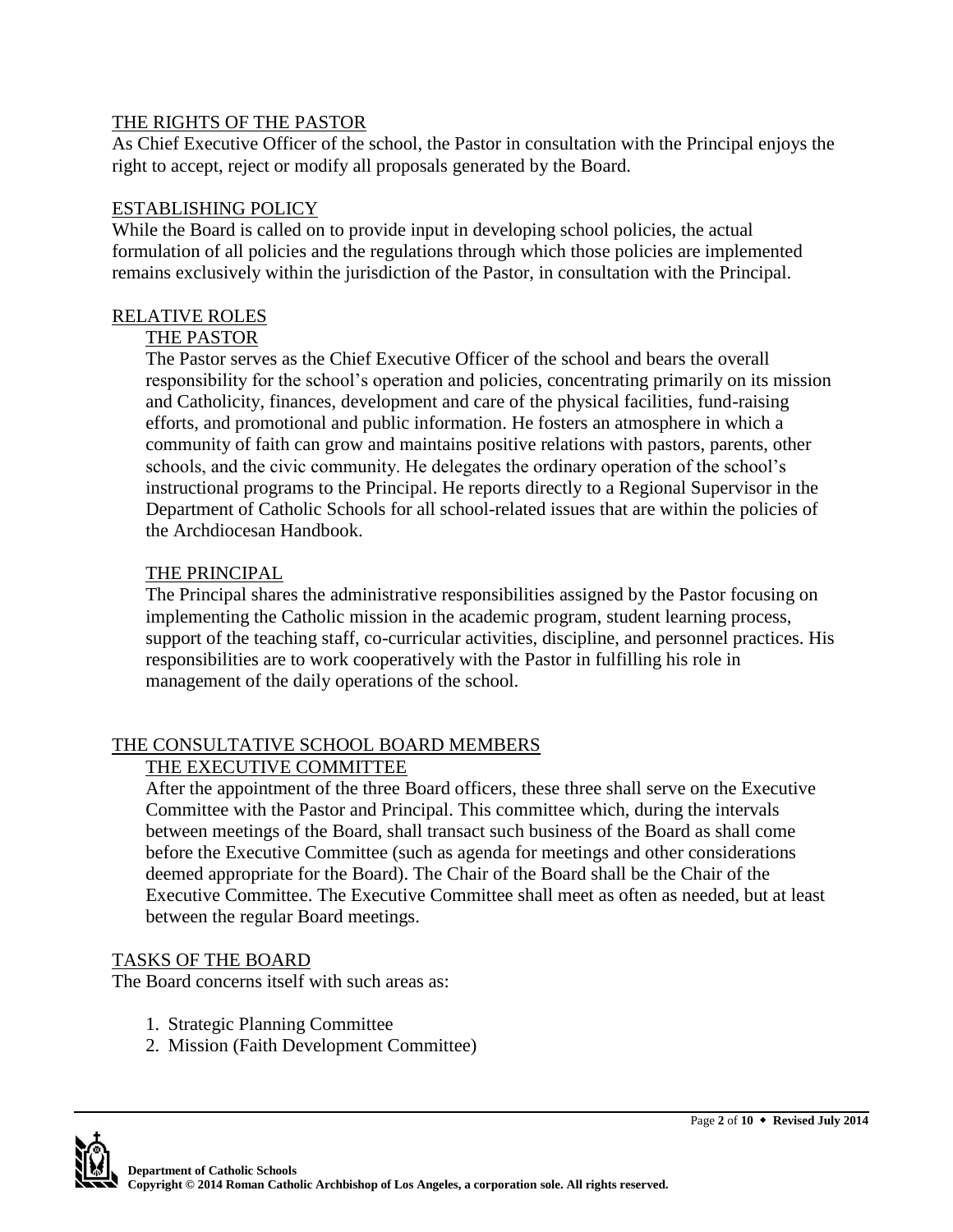- 3. Education Committee
- 4. Budget and Finance Committee
- 5. Development Committee
- 6. Marketing and Public Relations Committee
- 7. Plant and Facilities Committee
- 8. Public Policy Committee

## SPECIFIC FUNCTIONS OF THE STANDING COMMITTEES

The statement of the Board's specific tasks enables it to define and accomplish the work delegated to it. The Board gives a sense of stability to the school and works to ensure its continuance.

# THE POLICY & PLANNING COMMITTEE

The general purpose of this committee is to assess the current curriculum and extracurricular activities to determine if the school is fulfilling its mission to provide the best academic education available to the young people it serves.

# THE BUDGET AND FINANCE COMMITTEE

The purpose of this committee is to provide guidance in all aspects of the school's financial management with special emphasis on establishing the budget and providing input on all areas requested by the school administration.

# THE DEVELOPMENT COMMITTEE

The Development Committee will have the overall responsibility for oversight of all programs concerning major fund-raising, grant writing, endowment and foundation programs.

### THE MARKETING AND PUBLIC RELATIONS COMMITTEE

The general purpose of this committee is to promote school and community relations to enhance and maintain a positive image within the school and surrounding community.

### THE PLANT AND FACILITIES COMMITTEE

This committee has the responsibility to assess the current plant and facilities in order to prioritize needs and establish a plan for both preventive maintenance and long-range plans for future facilities.

### THE PUBLIC POLICY COMMITTEE

The purpose of this committee is to keep current on any legislation that could affect the school. One of the major ways in which this will be accomplished is by serving as a liaison between the California Catholic Conference and the school parents.

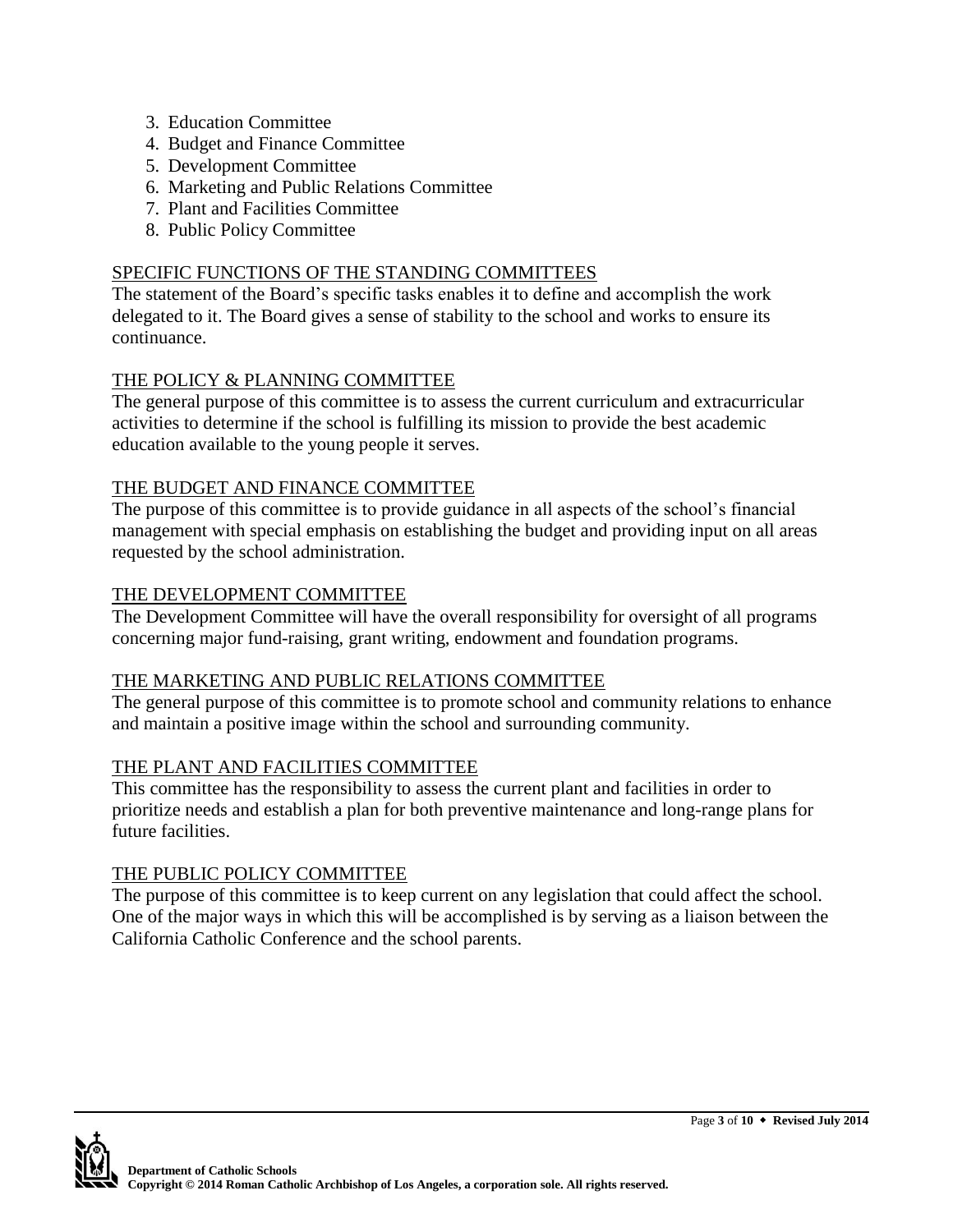#### BYLAWS

#### ARTICLE I BOARD MEMBERSHIP AND ELIGIBILITY

Having met standards required by the Pastor and Principal, members of the Board shall be deemed qualified to serve provided: they meet the criteria of necessary expertise established by the President in consultation with the Principal. The President may require a written personal biography from candidates indicating their experience and expertise.

#### ARTICLE II NUMBER OF MEMBERS AND THEIR SELECTION

- 1. Number of Members: The Board shall be comprised of no fewer than nine (9) nor more than thirteen (13) members.
- 2. Selection and Appointment: In consultation with the Principal the Board members are appointed at the discretion of the Pastor.
- 3. Ex-Officio Members: The Pastor and the Principal shall serve as ex-officio.

### ARTICLE III APPOINTMENTS AND OFFICE YEAR

- 1. Regular Full Term Appointments: Each Board member shall take office on the first day of July in the year appointed and unless otherwise terminated under provisions of Article IV herein, each Board member shall serve for a term of three years ending the last day of June in the third year.
- 2. Special and Midterm Appointments: Board members selected in midterm to fill open seats on the Board shall have a term equal to the uncompleted term of the member being replaced. The initial Board may be appointed with unequal terms in order to provide for staggered expirations and appointments.

#### ARTICLE IV **TERMINATIONS**

1. Absenteeism: Any member who is absent with due reason for three consecutive regularly scheduled Board meetings shall be deemed to have resigned.

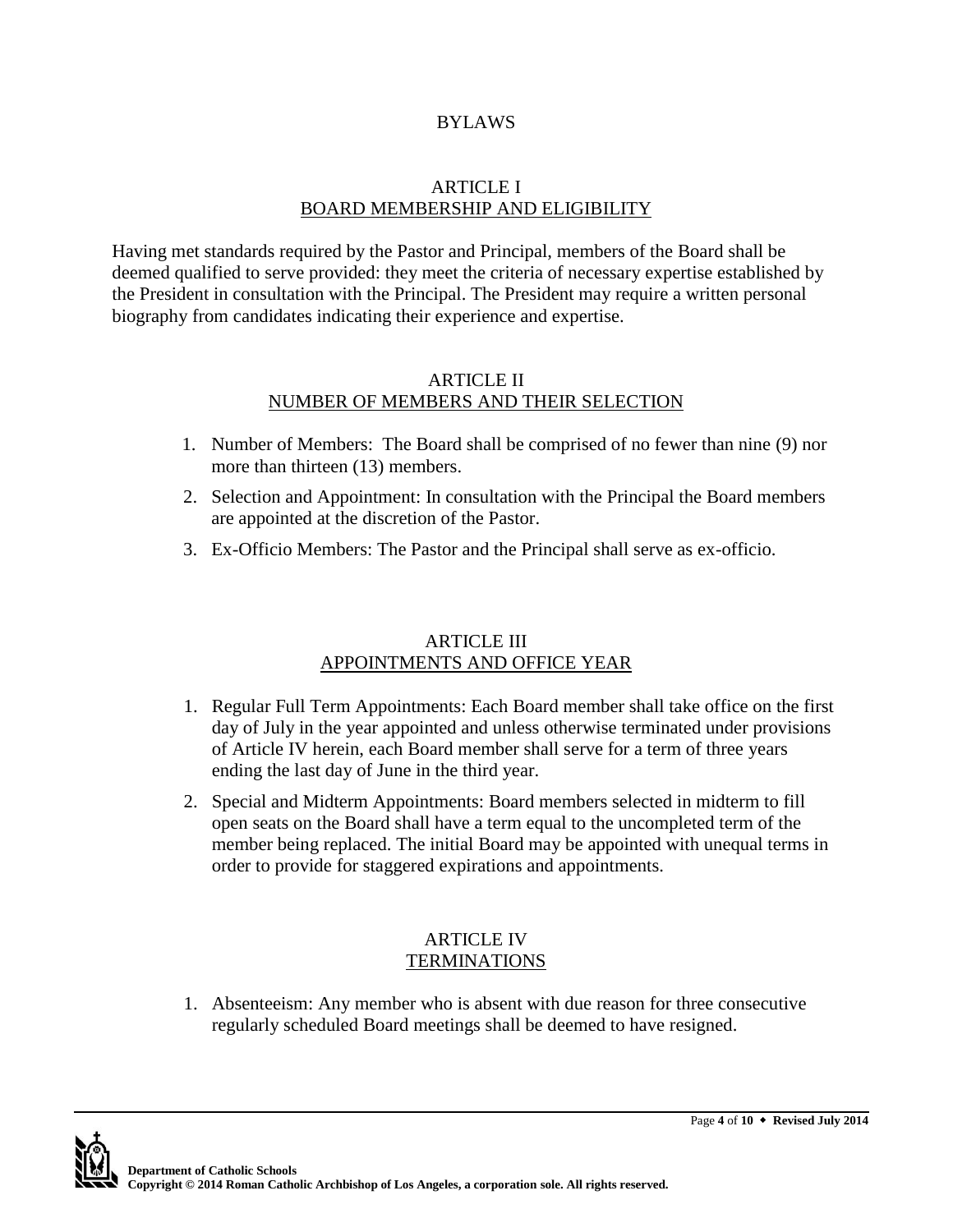- 2. Voluntary: Any member may terminate his or her membership on the Board at will. The member shall notify the Board Secretary in writing of the effective date of such termination.
- 3. Involuntary: The Chair, in consultation with the Executive Committee, may, for real and just cause, including moral turpitude, terminate the membership of any Board member.

# ARTICLE V VACANCIES

- 1. Members: The Executive Committee of the Board may appoint new Board members to replace those whose terms have ended as provided in Article IV of these Bylaws.
- 2. Officers: In the case of premature termination of services by the Chair, the Vice-Chair shall accede to the office of Chairmanship. In case of premature termination of the Vice-Chair, the Executive Committee shall, with the advice and consent of the Board, appoint a Vice-Chair to serve the unexpired term.

## ARTICLE VI COMMITTEES OF THE BOARD

1. Standing Committees: Recognizing the need for diversified views and input from lay expertise on matters relevant to the continued and successful operation of the school, and for the responsible discharge of fiduciary responsibilities in the school programs, the Board shall create Standing Committees as enumerated below. The Board's Committees Chairs are the members of the Board as appointed by the Pastor in consultation with the Principal. Normally the term of the Chair is concurrent with his or her term on the Board. The Chair of such standing committees have the responsibility for staffing their respective sub-committees with the approval of the Pastor and the Principal. The primary purpose of such sub-committees is to generate diverse input of ideas in their assigned areas and to complete whatever tasks are assigned by the Chair. Each Committee requests for action are presented to the Executive Committee which shall seek the advice and consent of the Board (through consensus) for directions and decisions on all such requests. The Committees shall be responsible for maintaining action minutes of its meetings and to present such minutes, in a timely manner, to the Executive Committee for publication and distribution to the Board before the next regularly scheduled meeting of the Board. Each Committee is responsible for setting its own meeting calendar, as it deems appropriate in order to function effectively within the guidelines. The functions of the Committees are narrowly stated and this may appear to be restrictive. This is to provide a sense of order and to promote specificity. In reality there may be

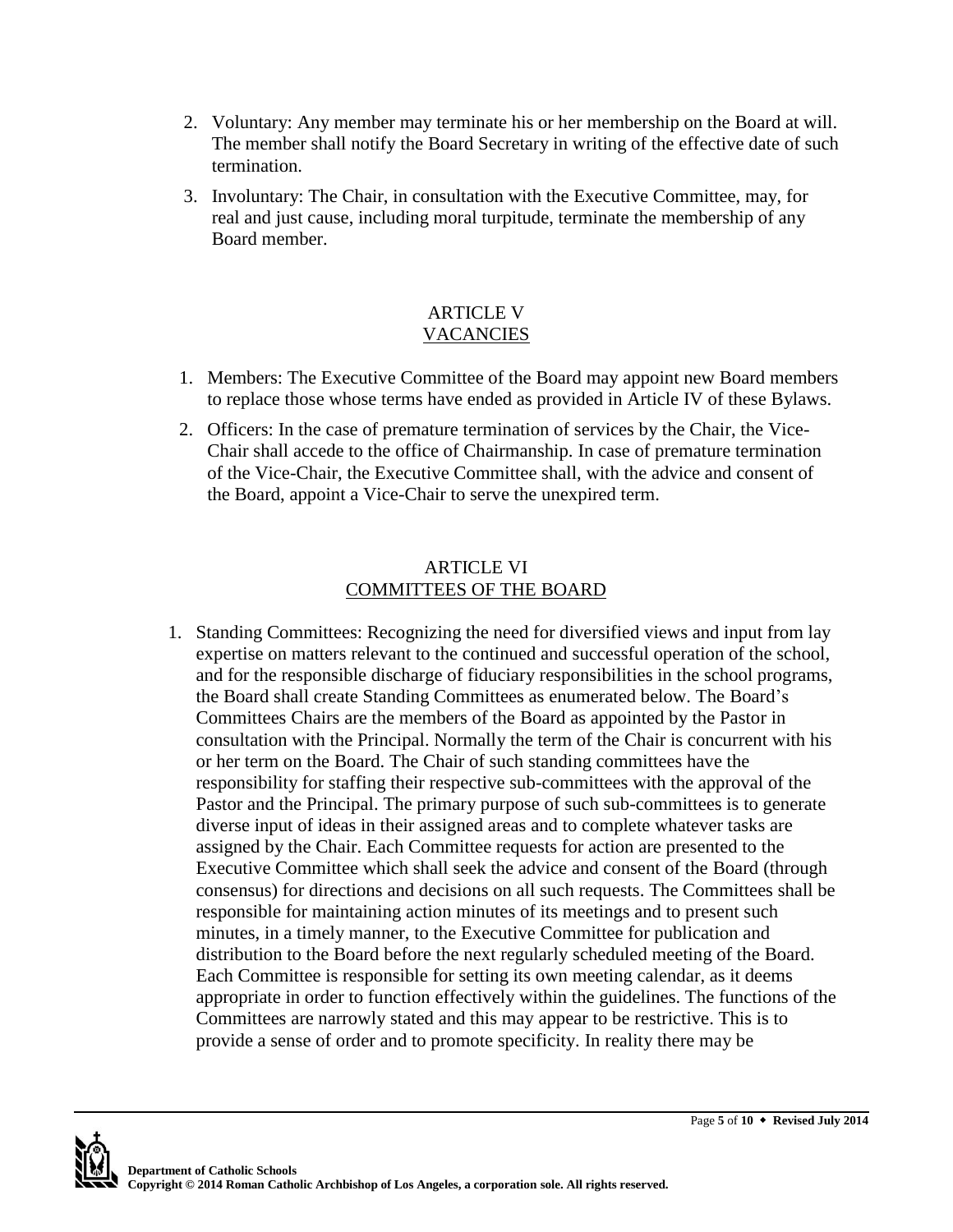overlapping of functions in each of the Committees that shall be resolved by actions of the Executive Committee.

The Board shall create the following Board Committees whose mandates shall be specifically declared in Policy Memoranda created by the Board.

- Policy & Planning Committee
- Budget and Finance Committee
- Development Committee
- Marketing and Public Relations Committee
- Plant and Facilities Committee
- Public Policy Committee
- 2. Special Ad Hoc Committees: The Chair, after discernment of need and due deliberation, may create special single-purpose (ad hoc) committees for the purpose of performing special tasks or attaining special goals beneficial to the Board's mission. Ad Hoc Committees shall be comprised of at least one Board member who acts as chairperson for the committee. In order to effectively complete the mission of the committee, the chairperson, unless specifically directed to the contrary by the Board, may appoint any individual deemed qualified to serve on the ad hoc committee. An ad hoc committee shall automatically dissolve upon completion of its assigned task and presenting its final report to the Board.

In order to promote clear leadership, the Board shall nominate, from among its ranks, a Chair and a Vice Chair to be approved and appointed by the President.

# ARTICLE VII OFFICER NOMINATIONS, ELECTIONS, TERMS

1. Officer Nominations: The Board Chair shall appoint an ad hoc Officer Nominating Committee in March of every other year. This Committee shall consist of three members of the Board, excluding the Chair. One member shall be designated as Chair.

This Committee shall:

- Promote open Board offices among the members of the current Board.
- Present a slate of qualified and consenting nominees to the Board before the July Board meeting.
- 2. Officer Elections: Election of Board Officers shall take place at the July meeting each year. All Board members, present at the meeting or via proxy, may cast one officer electing ballot vote. The nominee receiving the plurality of votes shall be declared the Chair, and the nominee receiving the second highest number of votes shall be

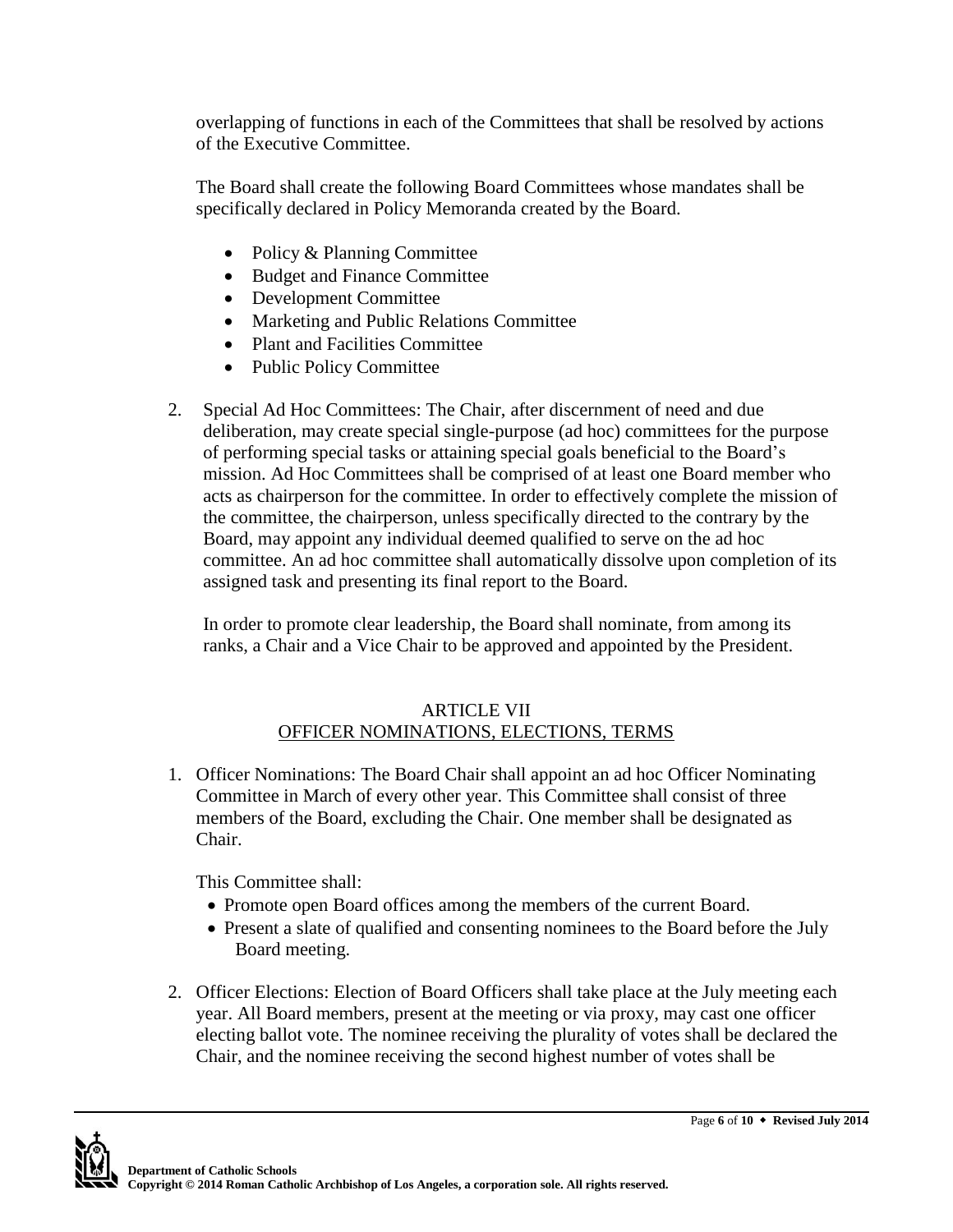declared the Vice-Chair. Signed proxy ballots from quelled absentee votes, delivered to the Board Secretary prior to convening the election meeting, shall be deemed valid ballots. Electronic voting (via email) where the qualified sender is clearly identifiable and a Board member, shall be considered a valid ballot.

- 3. Selection of the Board Secretary: the school will provide a Board Secretary, and the term of this secretary will be determined by the President.
- 4. Tabulations: The Vice-Chair and Secretary shall tabulate the votes at the close of the June meeting. The Chair of the Nominating Committee shall declare the nominee receiving a simple plurality of votes for the officer elected to the respective office.
- 5. Terms and Inauguration: the Chair and Vice-Chair shall serve a term of two years, respectively. These officers shall not be qualified to serve more than two consecutive terms in each elected office. Each officer shall take office at the close of the June meeting.

# ARTICLE VIII DUTIES OF OFFICERS

# THE CHAIR

The duties of the Chair shall be:

- 1. To Chair the Executive Committee
- 2. To assure the timely preparation, publication and presentation of meeting agendas in consultation with the President and Principal.
- 3. To conduct the business of the meetings.
- 4. To assure the maintenance of appropriate meeting records.
- 5. To seek community expertise for the Board's benefit in appointing replacements for retiring Board members.

# THE VICE-CHAIR

The duties of the Vice-Chair shall be:

- 1. To assist the Chair in the performance of his or her duties.
- 2. To preside and perform all other necessary function normally attributed to the Chair in his or her absence.

# THE BOARD SECRETARY

The duties of the Board Secretary shall be:

- 1. To cause the maintenance and distribution of the Board's meeting calendars.
- 2. To cause the maintenance of a membership roster and biography file of all members.

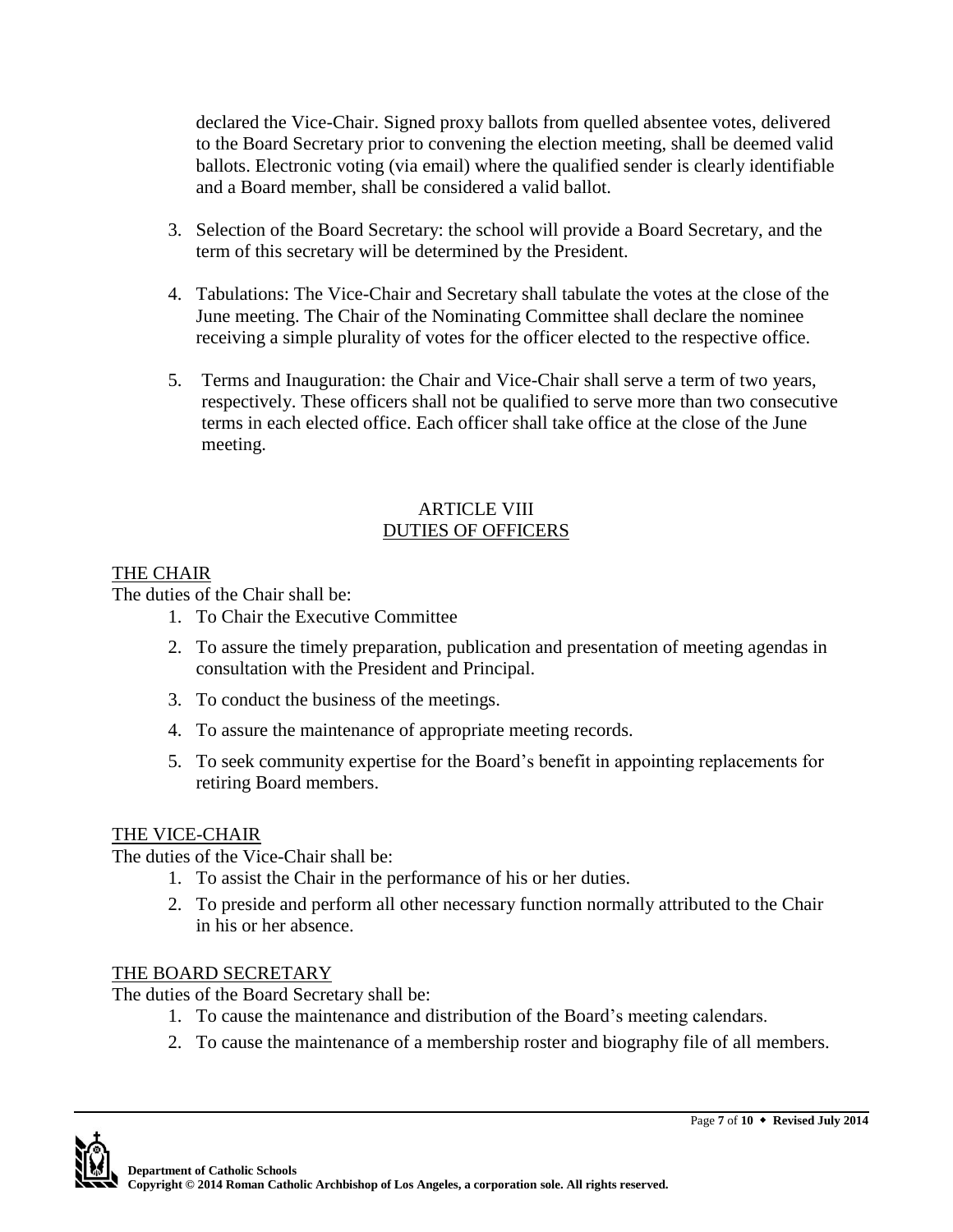- 3. To maintain the minutes.
- 4. As directed by the Executive Committee, to prepare and distribute meeting agendas and other documents (such as sub-committee reports).
- 5. To lend support to the Board as specifically directed by the Chair.
- 6. To cause the maintenance of archives of minutes and other Board documentation as directed by the Executive Committee.
- 7. Responsible to assure compliance with the governing rules of the Board.

## ARTICLE IX EXECUTIVE COMMITTEE

An Executive Committee, composed of the following members, shall direct the actions of the Board and shall be responsible to prepare and distribute regular and special meeting agendas.

- Chief Executive Officer of the Board (The Pastor)
- Chief Operating Officer of the Board (The Principal)
- Chair
- Vice-Chair
- Selected Consultants (ex-officio) (special tasks)

### ARTICLE X BOARD MEETINGS

# 1. REGULAR MEETINGS

The Board shall meet no fewer than four (4) times per year on a calendar set by the members of the Board, except that the Board shall meet in March and June in order to establish a nominating committee and to elect officers in accordance with Article VII herein. A simple majority of the membership is required for a quorum. The Pastor or the Principal must be present for the Board to meet.

# 2. SPECIAL MEETINGS

Special meetings of the Board may be called at the discretion of the Executive Committee to conduct emergency business not on the regular Board agenda. Reasonable care shall be provided to assume timely notification of such meetings so as to allow for maximum member attendance and participation.

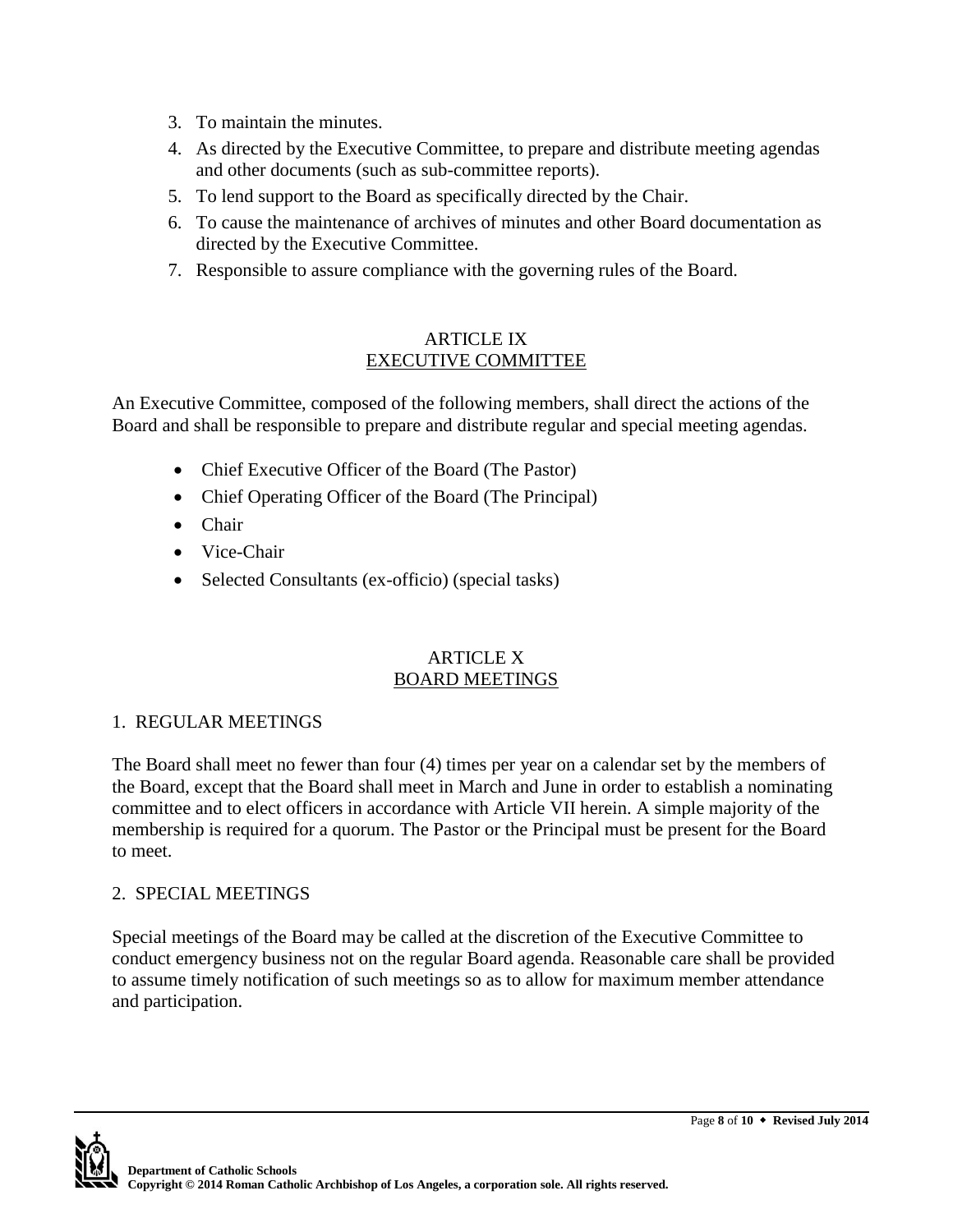#### 3. MEETING PLACE

The Board shall select its meeting site at such a time and location as to afford maximum membership participation. The Board may also elect to conduct meetings where members are interconnected via phone or other electronic media as may be deemed appropriate.

### ARTICLE XI **OUORUM**

In order to assure that the broadest possible opinions and views to be presented, a simple majority of the active Board members excluding ex-officio members must be present at any meeting in person or electronically in order to conduct official business of the Board.

#### ARTICLE XII BOARD ACTIONS

The Board, except as specifically otherwise noted herein, shall discuss issues presented for action in its agendas in order to obtain consensus of the Board in matters before it. The Board shall make recommendations for action in those matters which are deemed to be in the best interest of the school and not contrary to existing Canons, Archdiocesan rules or California Law.

### ARTICLE XIII AGENDA AND MINUTES

### 1. AGENDAS

The Executive Committee shall meet at least two weeks prior to a regularly scheduled Board meeting in order to allow enough time for the preparation of Board agendas. Matters of school policy business referred to any Board member from any source, including teachers and school parents, must be referred to the Executive Committee for agenda consideration.

### 2. MINUTES

The Board shall maintain a record of its actions and specific recommendations for policy in appropriate minutes. General discussion and opinions shall not become part of these records. Current Board minutes shall be posted in a manner presented by the Executive Committee for the benefit of all concerned no later than fifteen (15) days after adjournment of the Board meeting. All minutes of all meetings will be available upon written request by any parent or other interested persons or groups deemed appropriate by the Executive Committee. Minutes shall be prepared, catalogued, and archived by the Board Secretary in the school office. Retention policy